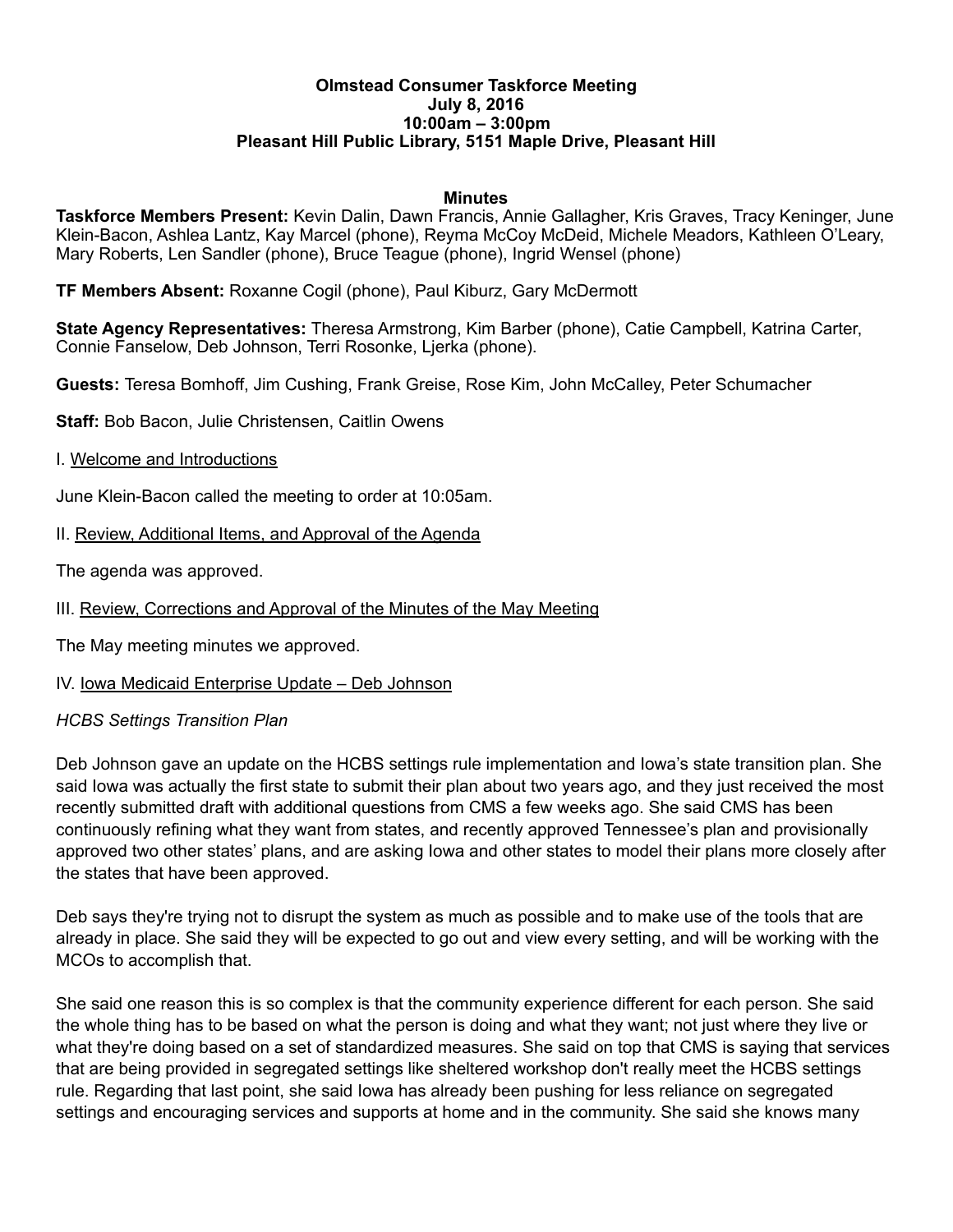providers have been looking at the settings rule for some time now and determining how they might need to change their business plans to conform.

Deb said a lot of people are worried about residential care facilities, and they have been seeing that the trend is that they're closing down and moving to the model of integrated settings which is good, but residential care facilities can meet the guidelines of the settings rule because again, it's about the person's experience and preferences.

She said the state is currently trying to figure out a way to adequately evaluate the system going forward.

Mary Roberts asked who makes the determination if a setting is in compliance or not? Deb said the state does, and if they determine the setting is not integrated she believes the state would then pass that along to CMS, and together they would come up with a corrective action plan. Deb said they seem to learn something new on every call they're on with CMS, and Iowa has been continuing to ask questions and seek further clarification along with many other states because it is not entirely clear yet what CMS expects from states. Mary added that she appreciates it's not just black-and-white and it's going to be looked at on an individual basis. Deb said it's difficult with nearly 30,000 people receiving HCBS services but they are trying.

Deb said she expects the state will be putting their transition plan into action in the fall and start going out and doing evaluations in order to be in compliance by 2019. She reiterated that she thinks Iowa is a good place, though will continue to push for improvements in the areas where they aren't quite there yet.

Deb noted that it's her understanding most states will have provisional approval because CMS has decided that they have to get this moving and be realistic about how quickly states can enact this level of systemic change. She said IME is going to be reposting the most recent plan and would appreciate any feedback

#### *Waiver Waitlists*

June asked Deb if she could share any updates on the \$2M appropriation for reducing the HCBS waitlists. Deb shared that IME has given out around 3000 slots recently. Though because some of the application dates are quite old and for various other reasons they usually end up contacting five people just to take one slot. She said they've been doing this for some time but still have not been able to fill what they need to fill. She said they have revised internal practice on how much time a person has to respond, but if they come forward within a certain time after the slot has been offered to someone else they will go back to the top of the list with their original application date.

She said the process was to combine all the people on all of the waiver waitlists and sort by date of application and which waivers they have applied for, and then go down the list. She said the slots stay within the waiver it was originally designated for, so if 50 slots went to the health and disability waiver through this process and five people don't take, those slots still stay with the health and disability waiver. She said there's no way for them to know how to spread that money out in a different way because the average cost of each waiver is so different. Deb said she doesn't have the numbers in front of her right now in terms of exactly how many slots it will be but to remember that \$2 million state appropriation equals close to \$5 million in total dollars.

## *Managed Care*

Deb said IME's focus has really been on making sure providers are getting paid and working through issues and problems being encountered. There have been some issues or problems through the clearinghouse within the payment systems which is typical of what happens even with fee-for-service; not everyone gets paid for everything on first try, claims do get rejected. IME is working with providers on specific issues they're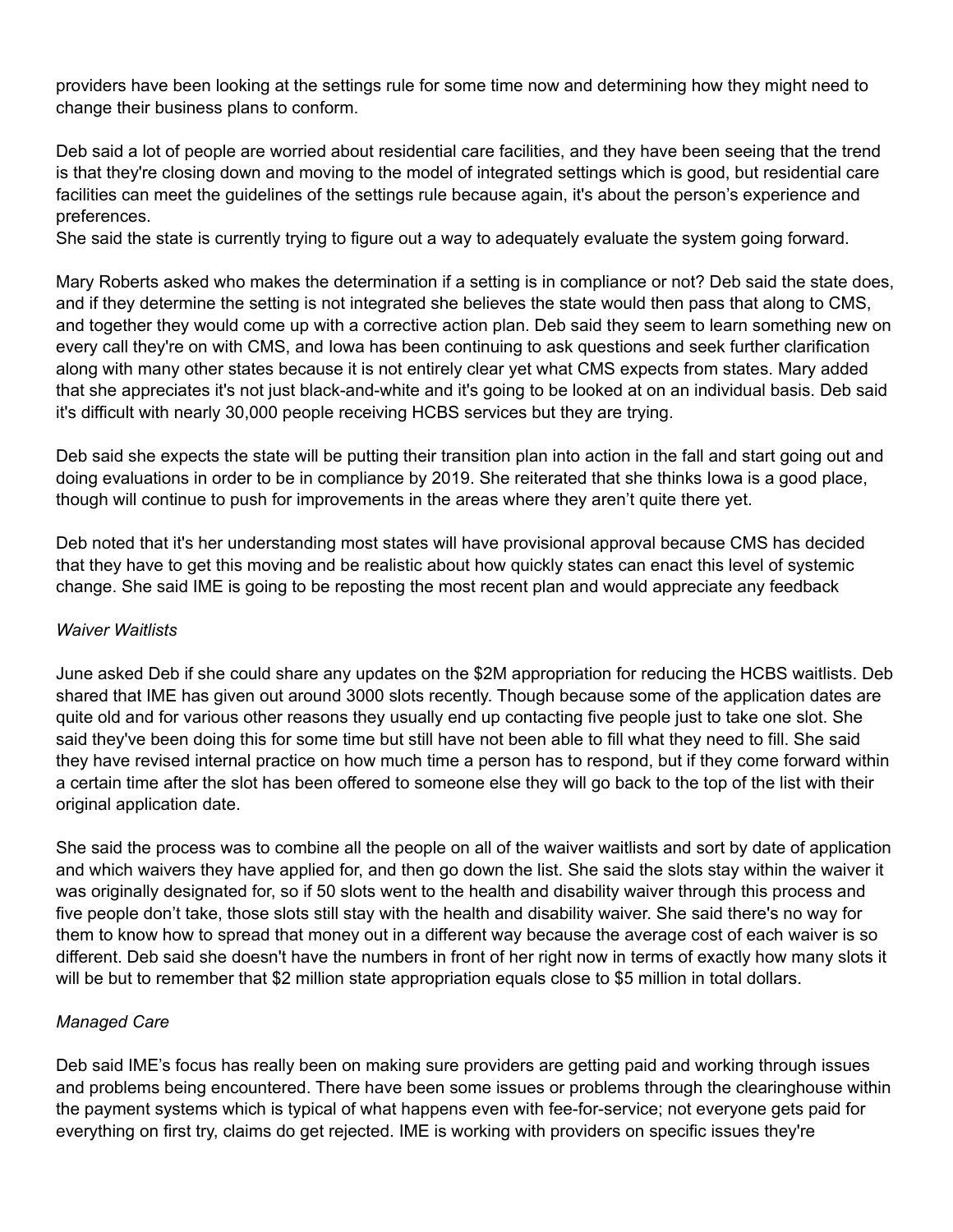encountering. She noted that when they transitioned behavioral health over to Magellan from the fee-forservice model it was a struggle for those providers to understand a new billing system, and this time they are trying to learn three new systems. Deb said IME is encouraging providers to let the MCOs know when these issues are arising because in some cases the provider has been billing, and it gets to a certain point and is rejected and the plans don't even know that the provider been trying to bill. Deb further explained that some providers uses a clearinghouse to handle the billing of the claim with the insurance company, and in some cases that's where the issue is arising. She said she knows many hospitals use those types of services as well as some of the larger providers.

Deb said the next step for IME will be focusing on value-based outcomes for members, but they first need to get over this hump to make sure this system is running smoothly and that providers are getting the money they need to continue to provide services.

June asked Deb if she could talk about whether there is a process for getting approved for out-of-state services with the managed care organizations, and whether it is going to be different for each MCO. Deb said each MCO will have their own structure for how they choose to do it, and it would probably yield the most helpful information to ask them directly. June said she is aware of individuals who are getting the runaround being told by the MCOs to talk to IME, and vice versa. Deb asked June to send the specifics to her so she could address it with the MCOs because it is their responsibility to address.

# V. Mental Health and Disability Services Update – Theresa Armstrong

# *Certified Community Behavioral Health Clinics*

Theresa gave an update on the Certified Community Behavioral Health Clinics (CCBHC) grant, which is a oneyear planning grant awarded to DHS by SAMHSA (the U.S. Department of Health and Human Services Substance Abuse and Mental Health Services Administration) in October 2015. The grant is intended to assist states in improving the behavioral health of their through high-quality, coordinated, community-based mental health and substance use disorder services built on evidence-based practices (EBPs) and the integration of physical health care services.

Theresa said the planning grant year ending in October provided funding to certify at least two clinics and provide them with technical assistance on the five EBPs chosen by the state that all must provide, as well as other aspects of the required services. The five required EBPs are medication assisted treatment (MAT), motivational interviewing (MI), trauma-focused cognitive behavioral therapy (TF-CBT), assertive community treatment (ACT), and psychiatric rehabilitation approach (PRA). This is a new type of clinic for the state because it requires integrating outpatient substance use disorder services and other mental health services. Many of the services the clinics are required to do themselves but some of the more intensive services they can contract out. She said they put out an RFP earlier this summer, and recently selected three clinics to certify. The clinics selected are Heartland Family Services (serving Pottawattamie, Mills, and Harrison Counties), Abbe Center (serving Linn County), and Seasons Center (serving Buena Vista, Clay, Dickinson, Emmet, Lyon, O'Brien, Osceola, Palo Alto, and Sioux Counties). She said SAMHSA requires each state to certify at least one clinic that will serve rural communities and one that will serve urban, and it worked out that one of the selected clinics covers a rural area, one an urban area, and one covers both.

Theresa said the RFP laid out the expectations for the clinics, including the required services and that that they must develop any services that they don't already have in order to be certified, along with many other requirements. they have to provide certain evidence-based practices List evidence-based practices. Said it's a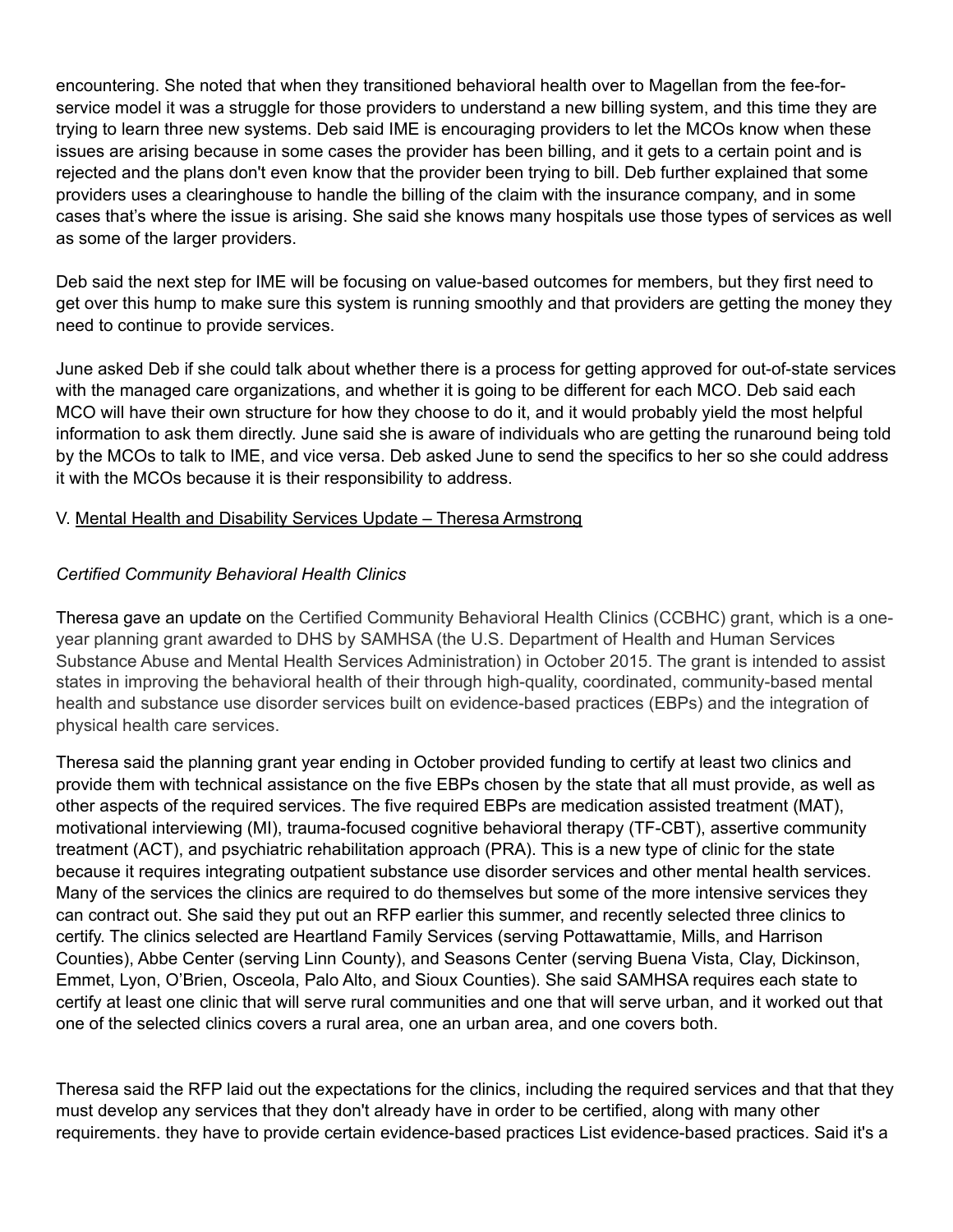really big undertaking and shared a one pager that has a concise overview. She also shared a handout with all of the upcoming trainings for the selected EBPs, which are also open to other providers around the state. Both handouts are also available on the DHS website. (Link to CCBHC one-pager; Link to CCBHC training schedule)

Tracy asked if there is any funding criteria for persons to access the services. Theresa said the funding model will be different for these clinics, and they're expected to provide all of the services to anyone regardless of their insurance or ability to pay. She said it is a prospective payment model, and clinics will get a daily rate for the services provided. She said the clinics are currently working on cost reports to determine those rates, and will be getting some TA on that process. She said if awarded the demonstration grant, which is the final step of the planning grant, there is no actual funding attached but the state will get an increased F-MAP and the clinic will have this different reimbursement structure.

Dawn asked how MHDS plans to connect the MCOs with this. Theresa said these clinics will be service providers for the MCOs and they will also need to understand the payment model since that is different as well. She said the clinics will also need to work with the regions, and there have been several opportunities for them to learn more about this project over the last several months.

Tracy asked whether people who do not have Medicaid would be able to access the services. Theresa said they have to serve everybody regardless where they live, ability to pay, or what their insurance status is. Tracy added that she's really pleased that they've looked at how this would look differently in a rural area and an urban area.

Theresa acknowledged that there will be some challenges like implementing ACT in a rural area, but the University of Iowa is providing technical assistance for the one provider without an existing team on that.

Kevin asked how intense is the peer support services will be. Teresa said she's not sure how intensely they're currently providing them but they are all integrated health homes so they are currently providing that service at some level. She said regardless of where they are now there will be an expectation for where they will need to be in order to be certified. For example, if they aren't providing peer support services to individuals outside of the integrated health program they will be required to do so, including peer recovery coaches for SUD services.

# **[Link to CCBHC One Pager](https://dhs.iowa.gov/sites/default/files/MHDS-CCBHC-fact-sheet.pdf)  [Link to CCBHC EBP Training Schedule](https://dhs.iowa.gov/sites/default/files/MHDS-EBP-Training-Schedule-6.27.16.pdf)**

# *Sub-Acute Facilities*

Theresa said the Department has noticed some rules regarding sub-acute facilities, and the Department of Inspections and Appeals (DIA) it is responsible for licensing those facilities but DHS has the responsibility to review applications and basically approve DIA moving forward and licensing facility. DHS is also responsible for geographically dispersing those beds, as specified by the legislature. The MHDS Commission held a special meeting recently regarding those rules and adopted the rules that will guide DHS on how they will work with DIA.

Theresa said the general sense of what that process will be is if a provider or facility is interested in providing sub-acute facility services they will apply to DIA, who will then send that application to DHS, who will review the application, share with the MHDS regions and take into consideration any feedback they give, and finally DHS will search the Medicaid data base to make sure the provider isn't on any watch lists or no referral lists.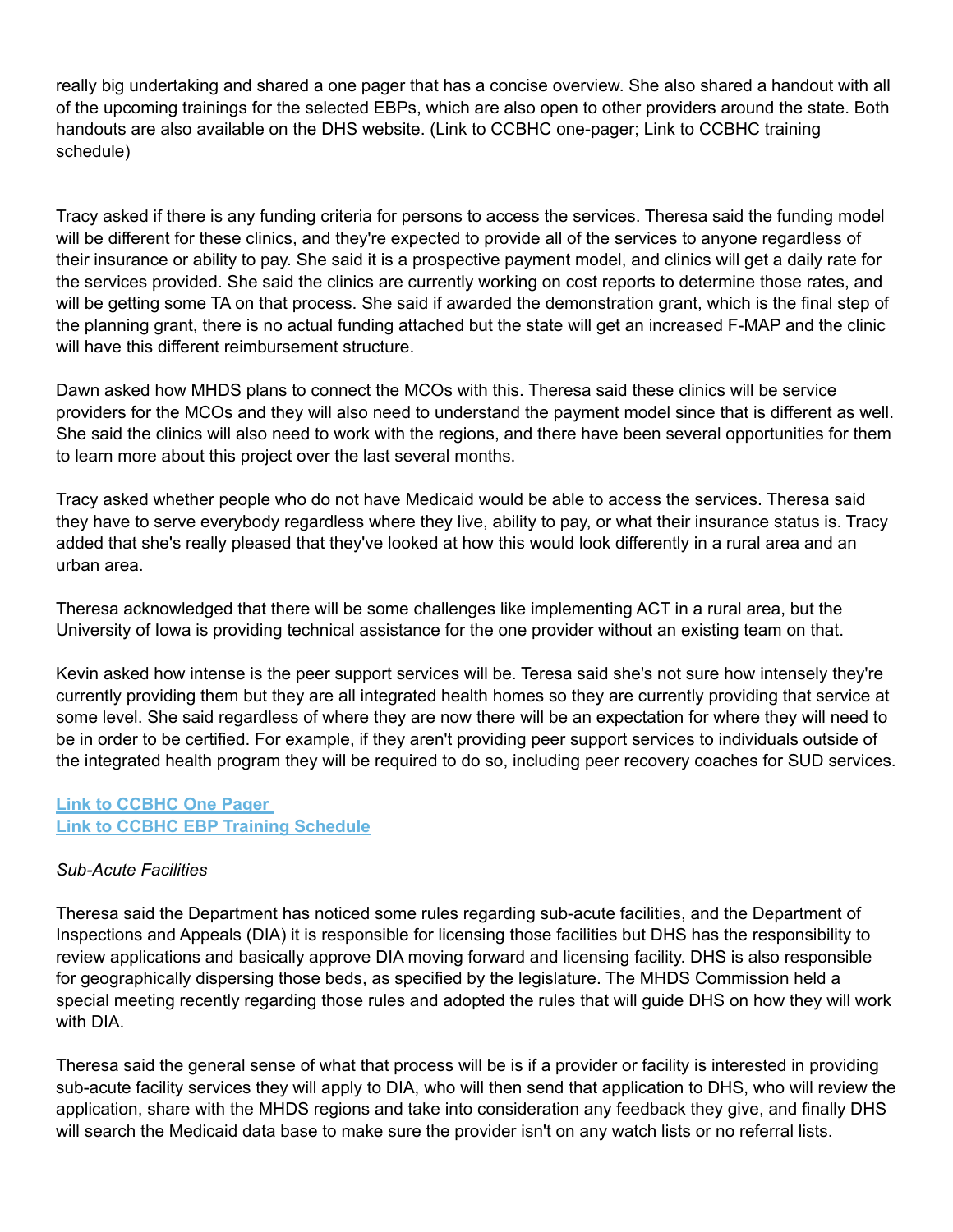Theresa said that those rules will be noticed soon, and then go to the administrative rules committee in August, and they should become effective September 7<sup>th</sup>.

Dawn asked whether the Governor, who has been in the news again recently regarding closing the remaining two mental health institutions, has reached out to DHS to determine what that would mean for the people who reside there. Teresa says she does not know the answer that question. Dawn said the Taskforce remains vigilant regarding this issue and whether there will be a plan put into place before anymore closures happen.

Theresa said some other rules going forward are for the autism support program, to reflect the changes in legislation that increased the age limit from 9 to 14, and raised the income limit from 400% FPL to 500% FPL. She said this program is for kids who are not on Medicaid and their parents' insurance denied the services or they do not have the means to pay for it. She said she hopes to be able to present those rules to the MHDS commission at their meeting next week, though because this legislation went into effect July 1<sup>st</sup> they were able to able to start approving eligibility under the new guidelines even before the rules are finished.

Theresa said they have also done some work on the rules regarding mental health advocates, which the Theresa has previously discussed with the Taskforce. That rule package mainly focuses on job requirements and training, and went into effect on May 1<sup>st</sup>. Theresa said they are working on a revision to one of the sections that troubled legislators regarding reporting requirements, but those amendments won't impact the other aspects of the rules.

## VI. MHDS Regional Dashboard Presentation – Rose Kim

Rose Kim shared two handouts, one an example of the Regional Dashboards that will soon be available online, and the other a copy of the MHDS Outcomes and Performance Measures PowerPoint she presented to the Taskforce.

## **[Link to MHDS Outcomes and Performance Measures PowerPoint](http://www.olmsteadrealchoicesia.org/wp-content/uploads/2016/09/MHDS-Dashboard-Presentation_July-2016.pdf)  [Link to Draft Regional Dashboard](https://dhs.iowa.gov/sites/default/files/MHDS-Draft-Regional-Dashboard.pdf)**

## *Questions/Feedback*

Michele asked if any of the accessibility or proximity standards include transportation. Theresa Armstrong said transportation is not a required core service, and the accessibility standards are related to the core services but many regions to provide transportation. Rose said they will be collecting information on transportation under the community access domain and that it will be addressed, just not as part of the access standards.

Tracy asked if she is correct to understand that this all based on self-report. Rose said at this point because the regions are collecting this information differently they can confidently report what the regions are telling them, but the level of detail available varies. Tracy asked if she was a provider providing one of these evidence-based practices would she be able to ask what are the other agencies providing these service across the state so they could possibly collaborate or work together, especially because with most evidence-based practices there is some continuing education requirement evaluation and they could be working together to build capacity to serve more people. Rose said they have aggregate numbers of providers served in the region she said in their annual reports some other region did list out individual agencies. Theresa added if someone requested that information they would would look at what they have an then turn to the region and ask them give more information about who is providing those specific services.

## VII. Managed Care Discussion - John McCalley, AmeriGroup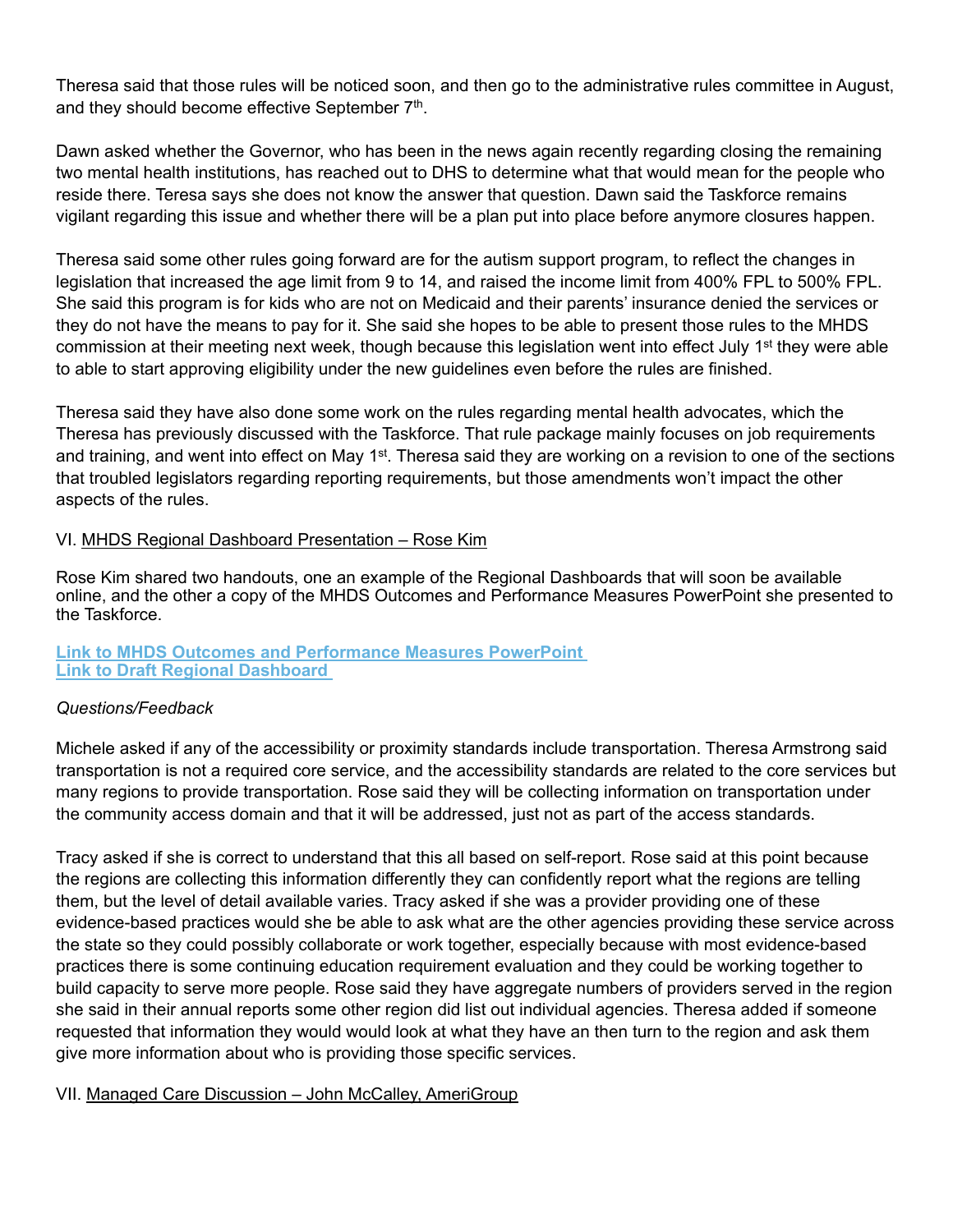John McCalley thanked the Taskforce for the opportunity to present and encouraged them to offer the same opportunity to United and AmeriHealth. He shared some of AmeriGroup's experiences over the first few months of Medicaid managed care, some of the challenges they are addressing, and the opportunities they are looking towards in the near future. John shared that the CMS delay gave AmeriGroup more time to develop partnerships, work with providers, get to know the Iowa system, and work on building their network of services and supports. He said AmeriGroup has about 350 employees, about half of whom work from home, and most of the staff who work from home serve in some kind of community case management capacity. A lot of the community case managers have been recruited from within the state and are already familiar with various aspects of the Iowa service system. He said that person centered planning was a core value in the MCO contracts, and AmeriGroup feels that it is a useful and powerful tool, and they try to recruit people who already have those same values when they start the job.

John shared that the continuity of care period of 6 months for case management has had varied results in terms of member experience. He said members can keep their current case managers for that time period if they would like to, but some have chosen to switch right away, while others have been transferred by their current case management organization because the agency either declined to contract with AmeriGroup or the program requirements were beyond their level of capacity. John shared that AmeriGroup is in daily contact with IME and DHS, and they expect data and accountability from each of the MCOs, as does the legislature. He said data is a powerful tool for advocates as well, and the legislation from the most recent session add additional reporting requirements on top of what the contract already requires, which will all be public.

John said one point he wanted to underscore is that there have been imperfections, but each time an issue has been raised with AmeriGroup they have been able to solve the problem collaboratively with the provider and IME in a way that doesn't interfere with services and supports being provided. He said AmeriGroup recently hired an ombudsperson for the entire plan to be a point person for members who have issues with the services they are receiving, and she would be willing to come to a Taskforce meeting if an invitation is extended. He said he recently had the opportunity to participate in a round table discussion with the MHDS Regional CEOs, and there is a commitment between the CEOs and the MCOs to meet on a fairly regular basis to discuss collaboration.

He said he has been meeting with other groups like the CILs, and the AAAs and AmeriGroup have a formal workgroup. He said outreach efforts will continue to look at gaps in services, services that need to be rolled out, initiatives that are in the works, logical partnerships to address gaps, and what membership data is showing the greatest needs are. He said the outreach will be an ongoing process, but the initial phase will end this July so they can take a look at the whole state and start laying out a strategic plan.

#### Questions/Feedback

Dawn asked if consumers can contact the ombudsperson directly. John said yes, if they are an AmeriGroup member. He said information typically gets to her in one of three ways: through the state long-term care ombudsperson, through IME, or through a community based case manager. He said she has not been on staff for long, but they are looking into doing more outreach to members to explain the program and procedures for reaching her.

Michele asked if they think one ombudsperson will be enough, or if they anticipate hiring more. John said they are thinking about it, but they need to have more experience to figure out what the volume is.

June asked if the ombudsperson serves any member, or if it is limited to the long-term care population. John said she serves the whole member population, but the vast majority of issues have been regarding long term services and supports.

Annie Gallagher asked John if AmeriGroup plans to continue supporting the IHH system. John said it is in their contract that they are required to do so, and that many of the people who worked on that program with Magellan are now employed by AmeriGroup.

Di Findley asked how their ombudsperson will work with the state and long term care ombudspersons. John said that their staff member now has a series of regular conversations with the office of the state LTC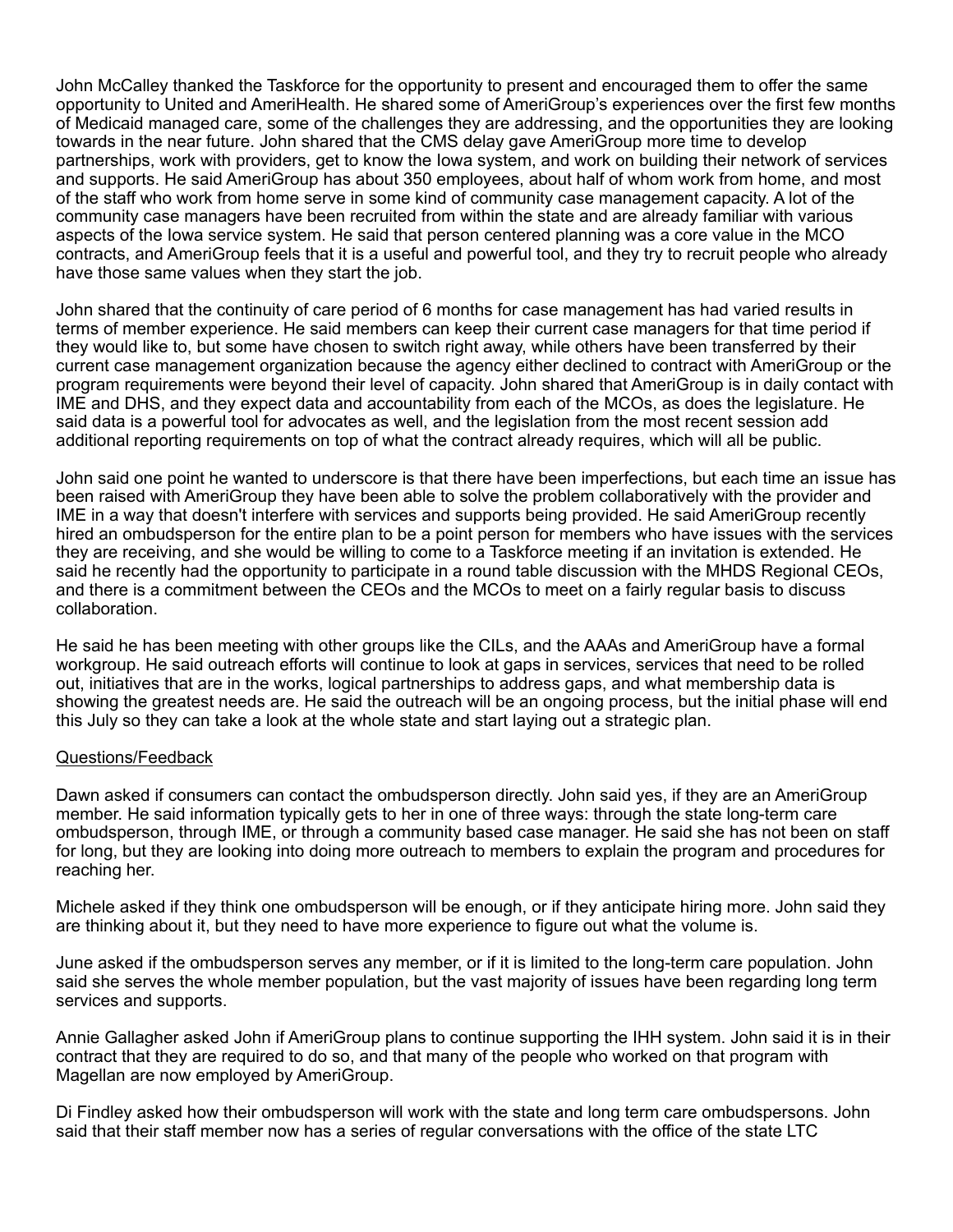ombudsperson and they have met and discussed roles and responsibilities. There is a commitment both parts that they meet at least monthly face-to-face, and biweekly by phone. The difference is as an internal ombudsman Natalie is able to take on issues people have brought to the state ombudsperson, and issues the they bring to her.

June asked about AmeriGroup's consumer advisory council structure. John responded that they do have one, and it was pretty well laid out in the contract. They had their first meeting at the end of April, and Sue Brown, AmeriGroup's quality lead staff coordinates that. John said he would get additional information about structure and other details from Sue. June said she would be interested in knowing how often they meet, whether there is an option to call in, whether it is open to the public, who sets the agenda, and any other details she wanted to provide.

June asked if AmeriGroup is collecting data on the types of calls their ombudsperson and others are receiving. John said yes, and their national call center is the primary collector of that, though some of the calls go in directly to Natalie. The oversight legislation requires them to report out the call-in information, characteristics of those calls, stats, etc.

Frank Greise asked if AmeriGroup has been getting Section Q referrals, and if so if they are to a level John thinks is reasonable, and how those supports are being provided. John said they are not at the level we expect or want. He said there have been a few cases where they have been able to get people enrolled on the elderly waiver, but overall they have received far fewer referrals than expected.

Jim Cushing said the number of Section Q referrals has decreased greatly. He said part of the root cause is when DHS decided to pull that service internally they were wanting to continue it with their staff and he doesn't think they have been able to do that with all they have going on. He said the AAAs have been getting calls still, and it was a billable service until September of last year, so they are in a bit of a quandary because the staffing and funding are both not there. June asked who that issue needs to be address with. She said she used to do transition counseling and the dissemination of how the process works has been poor for awhile. She said it is a hugely important Olmstead issue since it is entirely focused on getting people back into the community. Jim said he thinks it is going to take a collective effort of different groups including the CILS, AAAs, and Olmstead, and a little bit of respectful pushing from the MCOs to the state. He said the groups need to figure out how to come together to make people aware that this is an issue. John McCalley agreed and said to Jim that using people like him the MAAC to raise the right questions in that venue with Mikki Stier and Chuck Palmer is very powerful.

Bob Bacon asked John if some of the challenges MFP is having are on his radar. John said yes; he is aware there is not enough money, the need to figure out the right balance with the transition specialists and assurances the waiver is set up appropriately and the person is well served. He said he thinks there needs to be more creative thinking about work opportunities on the front end instead of towards the end of transition. Bob suggested talking with Brooke Lovelace for more information. He added that the Taskforce has always monitored the success of MFP, and one of the issues they are encountering now is that exceptions to policy have always come into play, and that is a big challenge right now. John said ETPs are now supplemented by single case agreements, which are being one more and more. He said the transition has not been without its bumps, and there have been issues around the provider reimbursement rates with MFP that they are trying to deal with as well.

John asked that his email address be included in the minutes: john.mccalley@anthem.com.

#### VIII. Executive Committee Report – June Klein-Bacon

#### *State Agency Reengagement*

June shared that a letter was sent to most state agency partners listed in Executive Order 27, aside from a few very active agencies- Department of the Blind, Iowa Finance Authority, Iowa Workforce Development, and Iowa Department on Aging. The letter was sent to directors of agencies and for those we had someone who has been coming or a contact listed, included them as well. She said responses were received from several agencies, and she and Caitlin are in communication with several of them to get them on the agenda in the next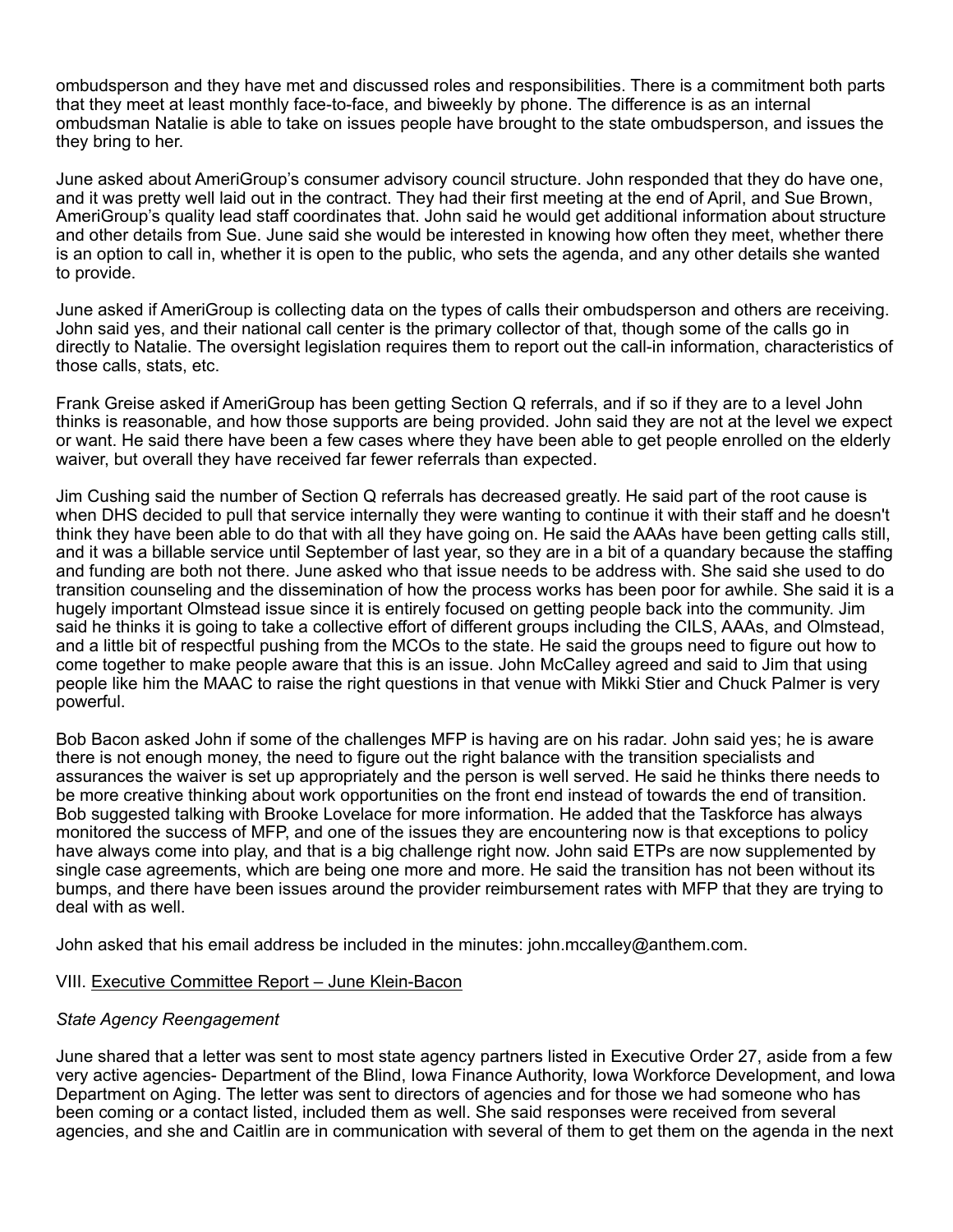several months. Want to talk about how to work more collaboratively. Also been talking about opening committee meetings to those partners if they want to join in any of those discussions.

## *Older Iowans Legislature*

June also shared that each year the Older Iowans Legislature assembles in the House Chambers at the State Capital and they have invited the Olmstead Consumer Taskforce to send two or more delegates to their 2016 session which will convene on Monday, September 26<sup>th</sup> and adjourn mid-afternoon on Tuesday, September  $27<sup>th</sup>$ . Those attending will have the opportunity to introduce debate and vote on issues that impact lowa's seniors.

June asked if anyone would be interested in attending. Dawn suggested also inviting OIL representatives to this meeting, as it would be good to hear from them as well.

#### *Mental Health Institutions Closure*

Dawn motioned for the executive committee to send a letter to the Governor letting him know the Taskforce is opposed to closing additional MHIs until there has been a good study done on whether that is the right thing to do and a plan put in place for where the people there would go and how and future services would be provided. Harry seconded the motion, motion passed.

John McCalley said on a similar note he would strongly encourage the Taskforce to send a letter to Rick Shults strongly encouraging DHS to begin writing Iowa's new State Medicaid Plan now. Tracy made a motion, Michele seconded. Motion passed.

#### *Olmstead Plan*

Tracy said she noticed the agenda didn't have any updates on where the status of the Olmstead Plan. June said there haven't been an significant updates to report.

Connie Fanselow said she had hoped to have an update this month and has been working with CDD staff to get the framework updated as well as background information on the activities listed. She is also working on an overview to help explain what the framework for when the plan is ready to go out to a bigger audience. She said the hope is to take it out in September. She noted that the information Rose reported on today is also going to be incorporated; and one struggle has been making sure all of the content is expressed in the most simple, meaningful, and understandable way.

June asked Connie if she could share any hard timelines on when the plan will be shared with other state agencies. Connie said she has drafted several timelines, but they require approval to move forward. She said she is going to try to have a firm timeline before September so you will see what the progression will be in terms of public meetings, other state agencies, etc.

June said she is trying to find a balance because the Taskforce asked for the timeline to be slowed down in the first place, but she is very concerned about now being nine months into an expired plan. Connie said while the date on the last plan expired, the work is not on hold and continues to go forward. She said more time is being spent to make sure what we are doing is going to work for people in a way that can be measured.

Dawn said she is frustrated too, but does agree that it needs to be understandable to a wide audience. She said she thinks DHS would agree that the format it is in now isn't one that can be understood widely, and it is important to keep working on that. She agreed that is is very complex, and noted that the information Rose presented earlier shows how difficult it is to take all of that and put it in concise format. Dawn also noted that while the plan does need to move forward, she wanted to remind everyone that DHS has been going through 1.5 years of mandated upheaval with the announcement, preparation, and implementation of managed care, and she does believe they are doing their best.

June asked anyone with additional concerns, suggestions, or questions to touch base with her or Dawn.